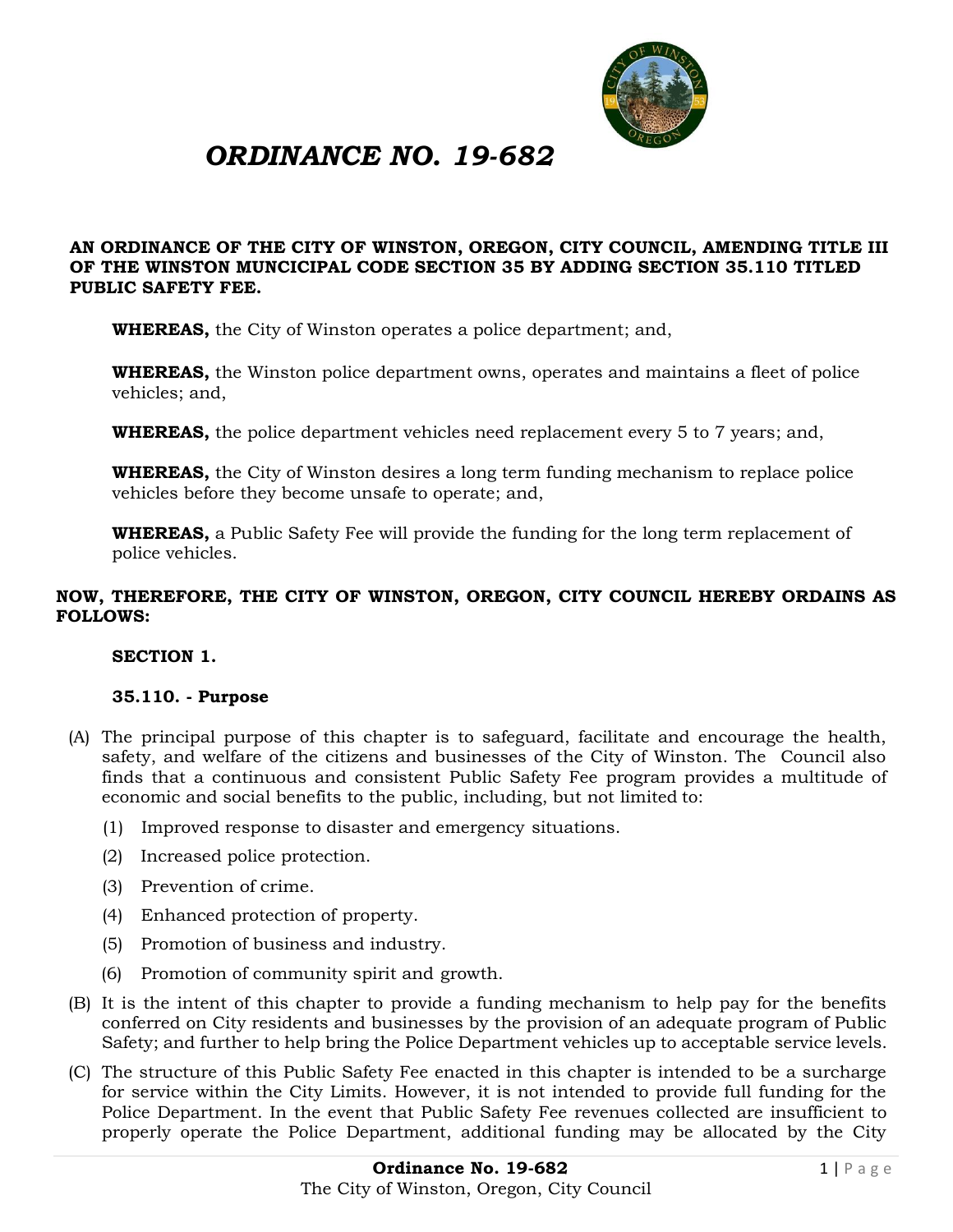Council from other non-dedicated City funds provided, however, the City Council may direct the reimbursement to such other non-dedicated City funds if additional Police Protection surcharge revenues are collected.

## **35.120. - Definitions**

(A) The following words and phrases, as used within this ordinance, have the following definitions and meanings:

*Developed property* means a parcel or portion of real property on which an improvement exists. Improvement on developed property includes, but is not limited to, buildings, parking lots, and outside storage.

*Non-residential unit* means a non-residential structure which is used primarily for a business or commercial enterprise and/or which provides facilities for one or more businesses including, but not limited to, permanent provisions for access to the public. Each distinct business facility is considered as a separate non-residential unit.

*Person* means a natural person; unincorporated association; tenancy in common; partnership; corporation; Limited Liability Company; cooperative; trust, any governmental agency, including the State of Oregon but excluding the City of Winston; and other entity in law or fact.

*Residential unit* means a residential structure which provides complete living facilities for one or more persons including, but not limited to, permanent provisions for living, sleeping, and sanitation. A home business in a residential zone will be regarded only as a residential unit, not as a non-residential unit. An Ancillary Unit on a single-family parcel shall be considered as a separate residential unit. Multi- family residential property consisting of two or more dwelling units, condominium units or individual mobile home units shall have each unit considered as a separate residential unit. Transient Lodging shall not be considered as a residential unit.

*Responsible party* means the person owing the Public Safety Fee.

# **35.130. - Imposition of Public Safety Fee**

- (A) There is hereby created a Public Safety Fee to accomplish the above-stated purposes.
- (B) The Public Safety Fee is hereby established and shall be assessed to each residential unit and to each non-residential unit on the basis of **\$3.00 per unit per month**. Billing shall be as a line item on the City Service bill unless otherwise specified below.
- (C) Except as the fees may be reduced or eliminated under section 35.170(C), the obligation to pay a Public Safety Fee arises when a responsible party uses or otherwise benefits from police protection services. It is presumed that police protection services are used, and that a benefit arises, whenever the subject real property is a developed property.
- (D) All developed properties within the City Limits shall be charged the Public Safety Fee.
- (E) Undeveloped properties shall not be charged a Public Safety Fee.
- (F) Annually, as part of the budget review process, a determination shall be made as to whether a reduction in the fee would be appropriate or not.
- (G) The Public Safety Fee rate shall be set only through an ordinance. A schedule of such fees, fines and penalties is kept on file in the offices of the City. Notwithstanding the foregoing, such fee shall not be increased for the first five years following adoption of the Public Safety Fee.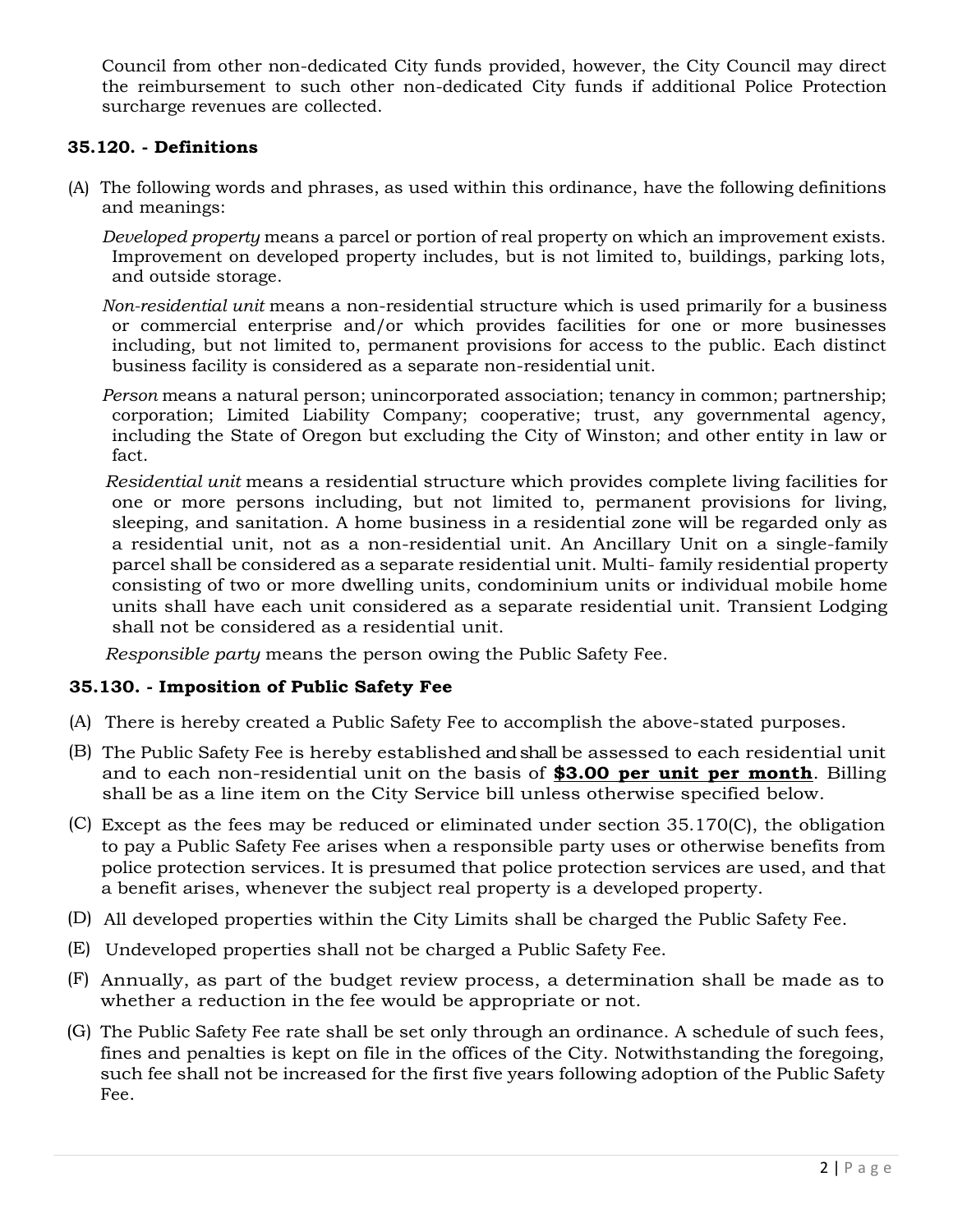## **35.140. - Dedication of Funds**

All Public Safety Fee revenues derived shall be distinctly and clearly noted in both the revenue and expenditure sections of the City budget and shall be used for the replacement of vehicles and other associated police equipment and other costs incidental thereto and for no other purpose in order to help provide for a safe, well-functioning Public Safety program. The fees paid and collected by virtue of this chapter shall not be used for general or other governmental or proprietary purposes of the City.

## **35.150. - Collection**

- (A) Public Safety Fee shall be collected monthly on the City Service Bill per section 35.130 (B).
- (B) Unless another person responsible has agreed in writing to pay, and a copy of that writing is filed with the City, the person(s) normally responsible for paying the City's sewer utility charges is responsible for paying the Public Safety Fee, if the property is located within the City limits.
- (C) In the event a developed property is not served by a domestic water meter or sewer hook-up, or if water and sewer service is discontinued, the Public Safety Fee shall be billed to the persons having the right to occupy the property.
- (D) A request for sewer service, a building permit, or the occupancy of an unserved building will automatically initiate appropriate billing for the Public Safety Fee.
- (E) There shall be no charge for an undeveloped property until such time as any permits are issued for that property.
- (F) The imposition of surcharges shall be calculated on the basis of the number of units supported, without regard to the number of water meters serving that property.
- (G) A late charge shall be attached to any Public Safety Fee not received within 30 days of billing. The charge is established under administrative fees by resolution.
- (H) Notwithstanding the above, if the Public Safety Fee is not paid for a period of three months, the fee, with any attendant late fees, shall be imposed on the responsible party.

# **35.160. - Program Administration**

Except as provided below, the City Manager shall be responsible for the administration of the Public Safety Fee.

- (A) Fees under this chapter will be collected by the appropriate staff at the City Offices.
- (B) The City Manager is authorized and directed to review the operation of this chapter and, where appropriate, recommend changes thereto in the form of administrative procedures for adoption by the City Council by resolution. Such procedures if adopted by the Council shall be given full force and effect, and unless clearly inconsistent with this chapter shall apply uniformly throughout the City.

## **35.170. - Appeal Procedure**

- (A) A Public Safety Fee may be appealed for change or relief upon filing a written notice of appeal with the City Manager/City Recorder in accordance with the following criteria.
	- (1) Any responsible party who disputes any interpretation given by the City as to property classification may appeal such interpretation. If the appeal is successful, relief will be granted by reassignment to a more appropriate billing category. In such instances, reimbursement will be given for any overpayment, retroactive to the filing date of the appeal. Factors to be taken into consideration include, but are not limited to: Availability of more accurate information; equity relative to billing classifications assigned to other developments of a similar nature; changed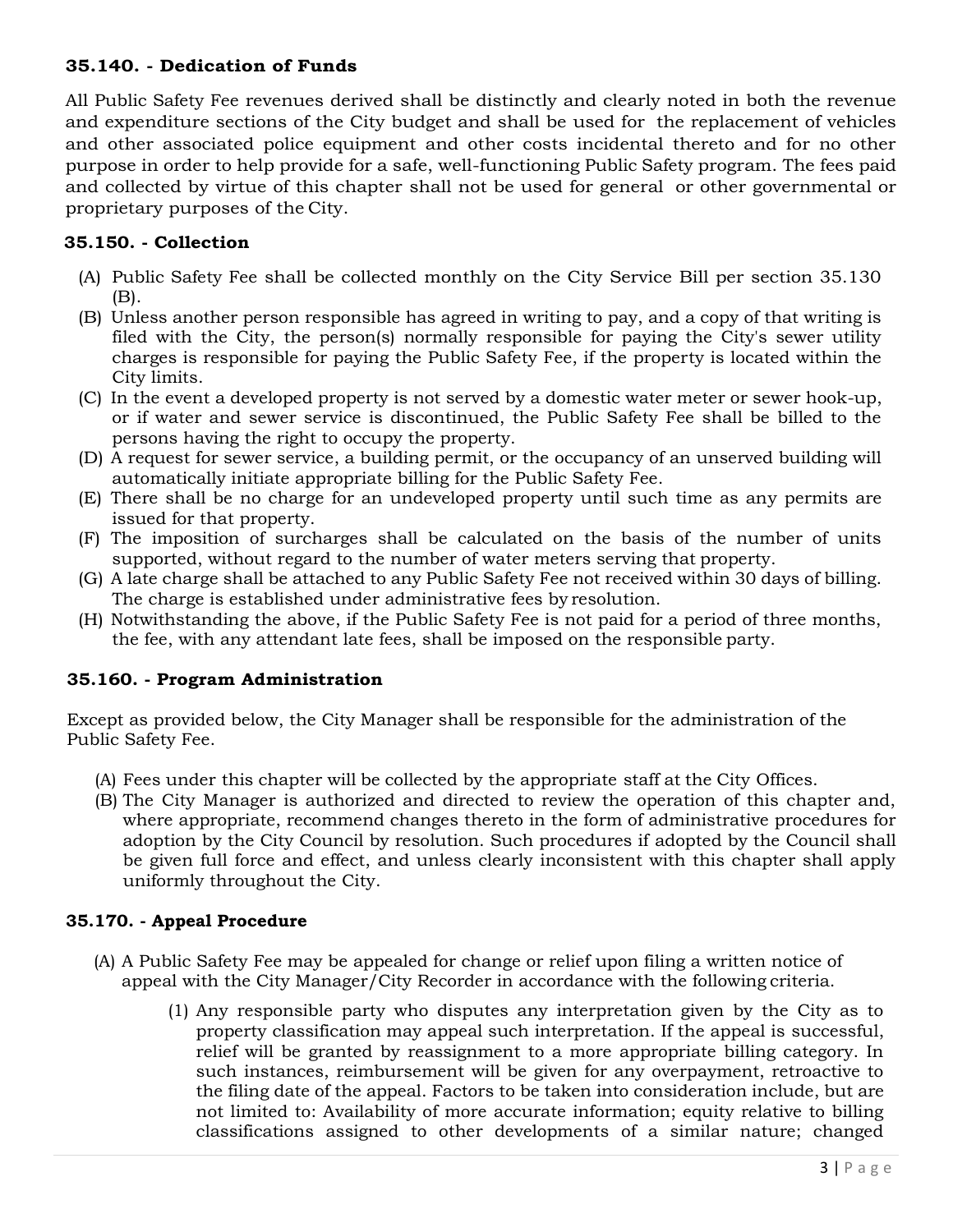circumstances; and situations uniquely affecting the party filing the appeal.

- (2) Any responsible party may claim a financial hardship. A staff member as directed by personnel policy is authorized to determine financial hardship on a case-by-case situation under guidelines submitted by the finance manager to, and approved by, the City Council.
- (B) Application for appeal shall state the reason for appeal, with supporting documentation to justify the requested change or relief. An annual review of recognized hardship cases will be conducted to determine validity for continuance.
- (C) The City's Public Safety Committee shall be responsible for delegating three members to evaluate and administer the appeal process. If the Public Safety Committee delegates decide information provided through the appeal process justifies a change, the Public Safety Committee delegates may authorize this change retroactive to the date the appeal was filed.
- (D) The Public Safety Committee delegates shall make all reasonable attempts to resolve appeals utilizing available existing information, including supporting documentation filed with the appeal, within 30 days of the date the appeal was filed. If, however, more detailed site-specific information is necessary, the delegates may request the applicant provide additional information.
- (E) In any event, the Public Safety Committee delegates shall provide a report to the appellant within 90 days of the date the appeal was filed explaining the disposition of the appeal, along with the rationale and supporting documentation for the decision reached.
- (F) Decisions of the Public Safety Committee delegates may be further appealed to the City Council, by filing a written notice of appeal with the City Recorder within ten days of receipt of the Public Safety Committee decision, and shall be heard at a public meeting. Upon such further appeal, the City Council shall at its first regular meeting thereafter set a hearing date. The matter shall be heard solely upon the record. In no event shall a final decision be made later than 90 days after the matter was formally appealed to the City Council.
- (G) There will be an initial filing fee for an appeal to the Public Safety Committee. An additional fee will be required for further appeal to the City Council. A schedule of fees, fines and penalties is kept on file in the offices of the City. These fees are fully refundable should the appellant adequately justify and secure the requested change or relief based on financially necessity.

# **35.180. - Enforcement**

- (A) In the event funds received from City Service billings are inadequate to satisfy in full all of the Storm water, Sewer, Transportation, Plant Upgrade and Public Safety fee charges, credit shall be given first to the Police Protection surcharge, second to the sewer service charges, third to the charges for plant upgrade, fourth to the charges for the storm water fee and fifth to the charges for the transportation fee.
- (B) Notwithstanding any provision herein to the contrary, the City may institute any necessary legal proceedings to enforce the provisions of this chapter, including, but not limited to injunctive relief and collection of charges owing. The City's enforcement rights shall be cumulative.

# **35.190 – Attorney Fees**

In any action pursuant to sections 35.110 to 35.190, the court may award attorney's fees to the prevailing party.

## **35.200 Enforcement Procedures for Violations**

The City of Winston adopts and incorporates by reference herein the Oregon Revised Statutes